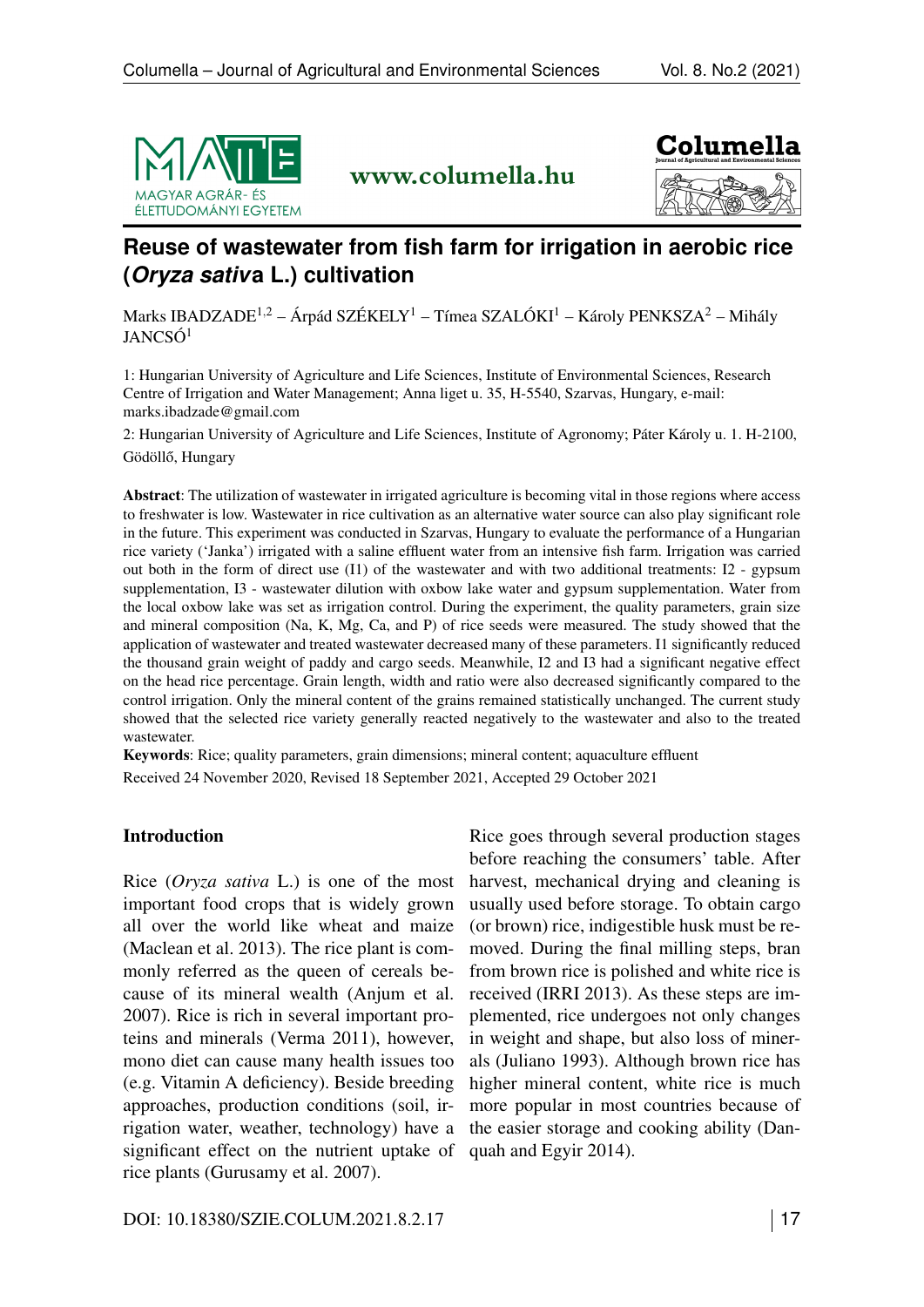Like other crops, rice also depends on the proper supply of nutrients to ensure a high and healthy harvest (Sasaki et al. 2016; Che et al. 2018). The absorption of nutrients by the rice plant is a complex process that involves the relationship between soil, water and air. The minerals, taken from the roots of the rice, are transmitted to the above-ground parts, circulate during the growing season and provide plant growth. The use of different treatments plays an essential role in improving the yield-attributing parameters of rice (Pati et al. 2016). For instance, the application of potassium in the manner proposed by Hu and Wang (2004) can lead to an increase in the nutrient uptake and nutrient use efficiency of rice. Many factors can affect the mineral content of plants, one of that is the amount of available water (Martínez-Ballesta et al. 2010).

Plants need water to maintain normal development and enzymatic activities. Moreover, water dissolves nutrients in the soil and ensures their availability for absorption by plants (Fipps 2003). Nowadays, water is a main limiting factor for agriculture in many regions and one of the biggest challenges for farmers to maintain appropriate water supply. Because of this, alternative water resources are becoming more and more important to meet the water demand for irrigation (Birol et al. 2010). Wastewater or effluent water irrigation is one of the leading alternatives among these methods (Zhang et al. 2010). Among other parameters, quality and quantity of different irrigation water types from conventional and alternative sources have a significant role on the productive parameters and chemical composition of crop plants (Eid and Hoballah 2014).

Water scarcity, competition for water resources, high cost of water and fertilisers have made the wastewater application attractive. Wastewater, in addition to the elements that plants need, can also contain heavy metals, pathogens that can damage them. From this point of view, Soothar et al. (2018) did not suggest the direct application of wastewater in rice cultivation. Mukherjee et al. (2013) noted that the presence of lead and mercury in wastewater affected the rice plant and caused economic damage to farmers. On the other hand, during the use of wastewater, farmers have direct contact with them, which raises concerns about health issues (Pham and Watanabe 2017). However, most researchers believe that positive results can be obtained by choosing a tolerant rice variety and proper wastewater treatment. The use of reclaimed wastewater, especially in arid and semi-arid zones, where the salinity of fresh water is higher, gives more effective results (Kaboosi and Esmailnezhad 2018). For example, with suitable dilution in accordance with special standards, rice performance immediately increases from the initial stage (Kang et al. 2004; Dash 2012; Gassama et al. 2015; Akhtar et al. 2018). According to some studies, reclaimed wastewater does not have a side effect on human health (Papadopoulos et al. 2009; Jang et al. 2013). Moreover, in some cases, during irrigation with wastewater, rice yield may be higher than with conventional sources of water (Yoon et al. 2001; Kang et al. 2007).

The current study involves investigation of the effect of fish farm effluent water on aerobic rice as a follow-up experiment of previously published studies (Ibadzade et al. 2020). The main focus was on plant performance by measuring quality parameters, grain dimensions and grain mineral composition.

## Materials and Methods

## *Experimental area and design*

The research area is located in the Lysimeter Station  $(46°51'48''N, 20°31'39''E)$  of the Hungarian University of Agriculture and Life Sciences, Institute of Environmental Sciences, Research Centre of Irrigation and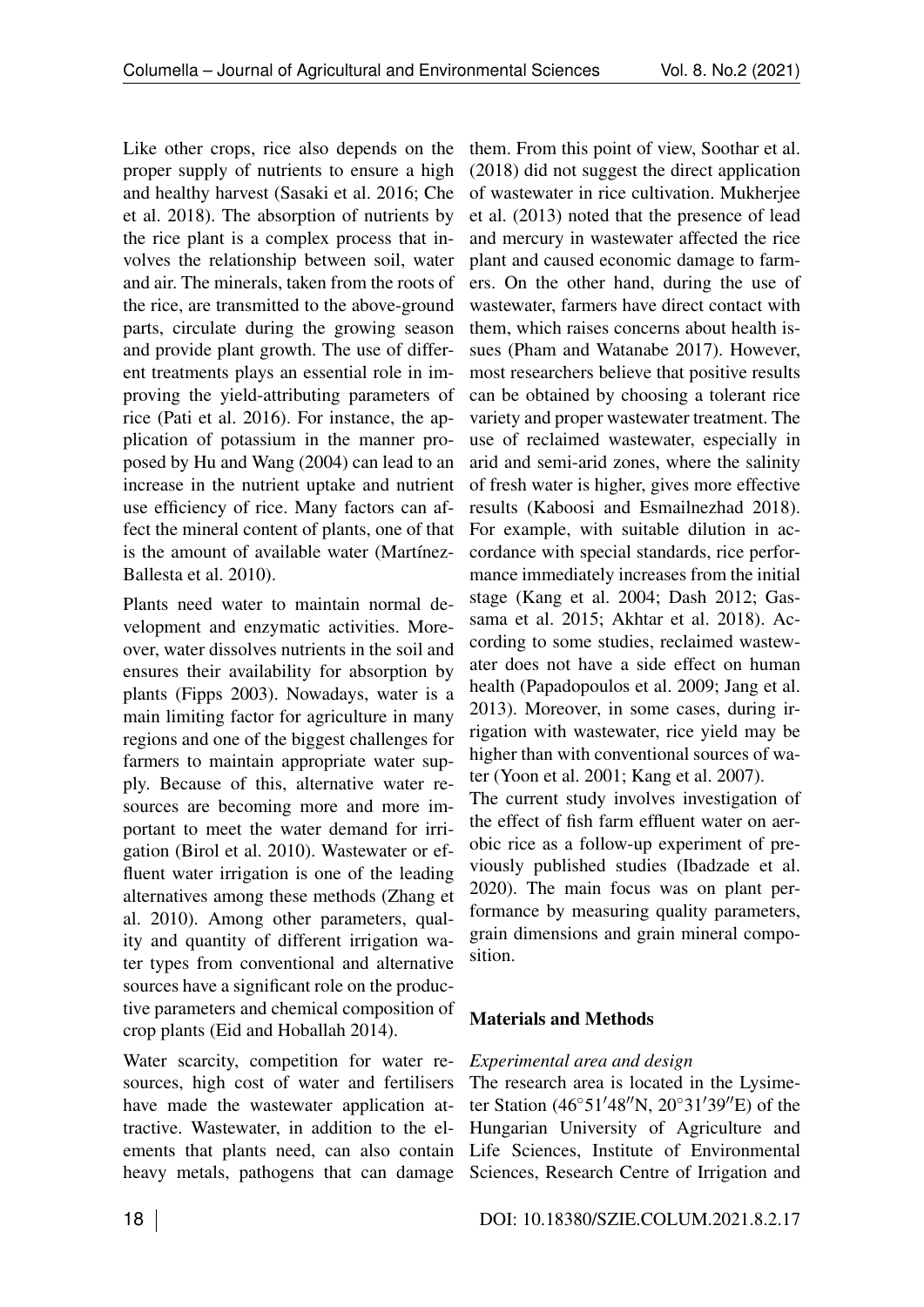<span id="page-2-0"></span>

| $_{\rm II}$ |     | Ι2    |     | I3    |     | I4    |     |     |  |
|-------------|-----|-------|-----|-------|-----|-------|-----|-----|--|
|             | 130 | 131   | 134 | 135   | 154 | 155   | 158 | 159 |  |
|             | 129 | 132   | 133 | 136   | 153 | 156   | 157 | 160 |  |
| Janka       |     | Janka |     | Janka |     | Janka |     |     |  |
|             |     |       |     |       |     |       |     |     |  |

Figure 1: Schematic representation of experimental design. I1: wastewater, I2: gypsum supplemented wastewater, I3: wastewater diluted with surface water and supplemented with gypsum, I4: oxbow lake water (control). Number in cells: lysimeter ID number. Janka: Hungarian rice.

<span id="page-2-1"></span>Table 1: The chemical characteristics of irrigation water used in the experiment. I1: wastewater, I2: gypsum supplemented wastewater, I3: wastewater diluted with oxbow lake water and supplemented with gypsum, I4: oxbow lake water (control). M: mean. SD: standard deviation.

|                                   | 11                       | 12                 | I3                  | I4               |
|-----------------------------------|--------------------------|--------------------|---------------------|------------------|
| Parameters                        | $M \pm SD$<br>$M \pm SD$ |                    | $M \pm SD$          | $M \pm SD$       |
| pH                                | $7.77 \pm 0.12$          | $7.71 \pm 0.12$    | $7.70 \pm 0.15$     | $7.55 \pm 0.04$  |
| $EC$ ( $\mu$ S cm <sup>-1</sup> ) | 1180.00±125.30           | 1905.00±125.30     | 1033.75±208.33      | 371.86±20.14     |
| $TN$ (mg $L^-$ )                  | $26.30 \pm 3.04$         | $28.55 \pm 3.04$   | $13.10 \pm 2.53$    | $1.19 \pm 0.09$  |
| $TP$ (mg $L^-$ )                  | $2.18 \pm 0.13$          | $2.67 \pm 0.13$    | $1.53 \pm 0.68$     | $0.15 \pm 0.04$  |
| $SO_4^2$ - (mg L <sup>-</sup> )   | $32.65 \pm 2.19$         | $448.75 \pm 2.19$  | $164.18 \pm 103.00$ | $34.58 \pm 3.20$ |
| $Ca$ (mg $L^-$ )                  | $23.23 \pm 1.35$         | $187.50 \pm 1.35$  | $90.83 \pm 31.11$   | $39.04 \pm 0.73$ |
| $Mg$ (mg L <sup>-</sup> )         | $10.08 \pm 0.86$         | $11.02 \pm 0.86$   | $10.69 \pm 1.05$    | $9.80 \pm 0.56$  |
| Na $(mg L^{-})$                   | 249.00 ± 47.16           | $266.75 \pm 47.16$ | $131.25 \pm 12.84$  | $28.90 \pm 4.01$ |
| $K$ (mg $L^-$ )                   | $6.08 \pm 0.75$          | $6.61 \pm 0.75$    | $5.43 \pm 0.35$     | $3.71 \pm 0.70$  |

Water Management (MATE IES ÖVKI) in Szarvas, Hungary. The experiment was carried out in 16 non-weighing lysimeters with a volume of 1  $m<sup>3</sup>$  in 4 repetitions (Figure [1\)](#page-2-0). The soil used in these gravitational lysimeters is classified as Vertisol (expansive clay). Untreated wastewater from a local intensive African catfish farm was used and directly collected from the outflow of the fish rearing tanks. The flow-through system of the fish tanks is supported by a geothermal well from a confined aquifer. Because of the geothermal origin, the effluent water also carrying high content of total salinity including high amount of sodium (Table [1\)](#page-2-1).

The use of wastewater for irrigation was performed as: direct use of wastewater – I1; gypsum supplemented wastewater – I2; wastewater diluted with oxbow lake water and supplemented with gypsum – I3. For control treatment, the water of the nearby oxbow lake (I4) was applied (Szarvas-Békésszentandrási Holt-Körös, Szarvas).

#### *Crop management, irrigation and weather*

In our experiment, a Hungarian rice variety 'Janka' (temperate japonica) was used. The cultivation of the plants was carried out un-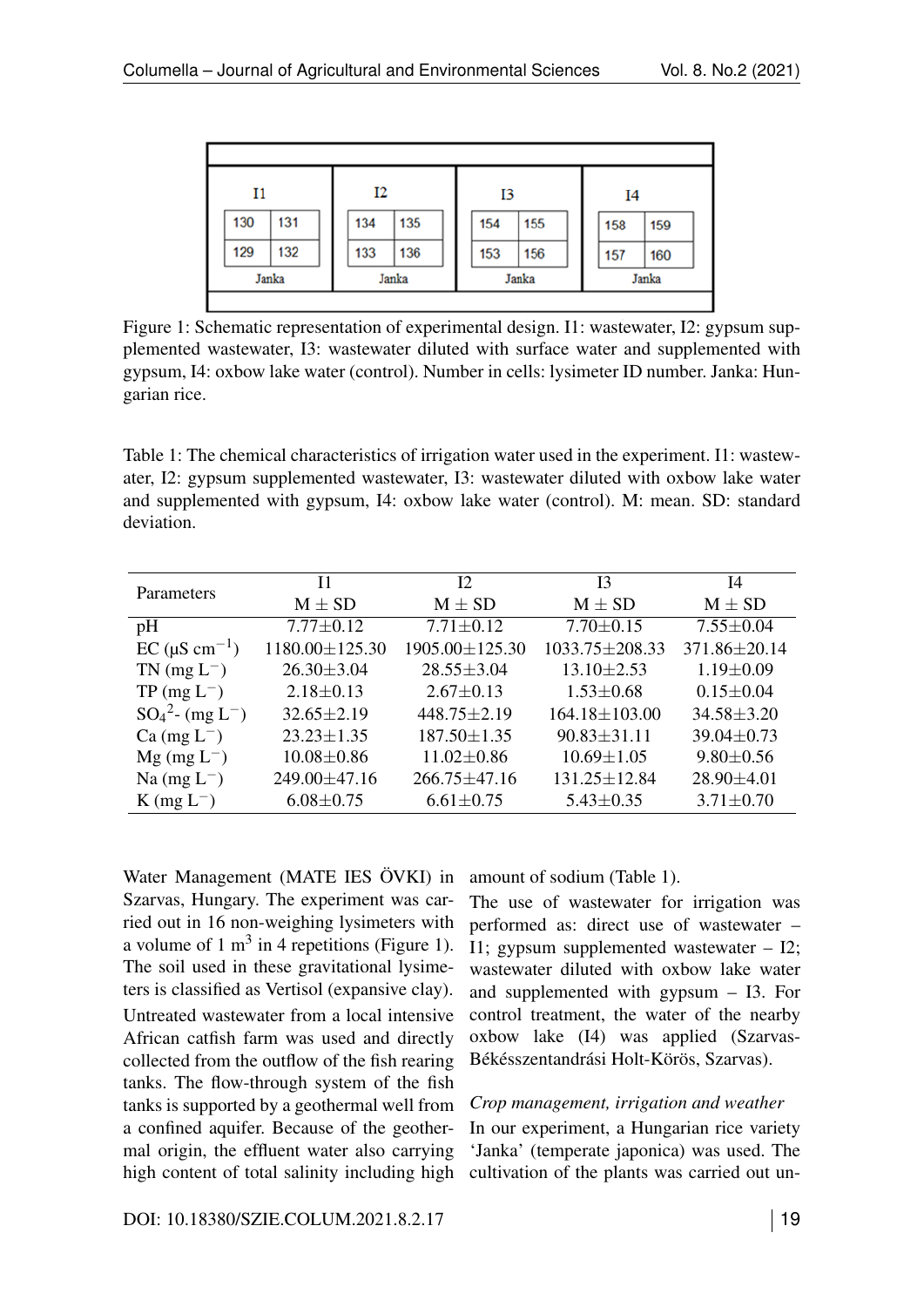<span id="page-3-0"></span>

Figure 2: Monthly precipitation; Average, Minimum and Maximum temperature.

der aerobic conditions in large non-weighing lysimeters.

Rice seeds were sown manually on the  $22<sup>nd</sup>$  of May, 2019 and 0.5 kg of fertiliser (NH<sub>4</sub>NO<sub>3</sub> + CaMg(CO<sub>3</sub>)<sub>2</sub>) was applied (84.4 kg Nha<sup>-1</sup>) only once during the growing season. Irrigation of plants was carried out in all the treatments with a commercially available micro-sprinkler irrigation system. At the beginning of the experiment, 20 mm of river water was applied twice on all of the lysimeters to achieve uniform emergence. After that, irrigation schedule was planned as a weekly dose of 20 mm, which was modified according to the meteorological conditions. During the growing season (May-August), the amount of irrigation water for all the treatments was as total 160 mm. Dates of irrigations were  $14<sup>th</sup>$  of June,  $2<sup>nd</sup>$ ,  $4<sup>th</sup>$ ,  $12<sup>th</sup>$ ,  $18<sup>th</sup>$ , and  $26<sup>th</sup>$  of July,  $12<sup>th</sup>$ and 22nd of August, respectively. The crop was harvested manually on the 24<sup>th</sup> September, 2019.

All primary meteorological data for the experiment were received from an automatic weather station (Agromet-Solar, Boreas Ltd., Hungary) which were set next to the experimental site (Figure [2\)](#page-3-0).

#### *Measurements*

## *Determination of 1000 Grain Weight (TGW)* A sample of 100 seeds was weighed to

measure paddy seeds, then the husks were removed with a Satake THU Laboratory Husker equipment and the cargo rice was weighed on analytical balance (Sartorius BP221S), and then the result was multiplied by ten. The test was repeated four times for the whole sample, and the average thousand grain weight of paddy (TGWp) and cargo (TGWc) rice was calculated.

## *Determination of Head Rice Percentage (HRP)*

A husk layer of 100 g of seeds from each sample was removed and weighed. Later, brown grain was polished with Satake TM05 Test Mill laboratory equipment from these samples, and the result was weighed. The whole polished rice (white grain) was separated and weighed in four repetitions.

#### *Grain Dimensions (GD)*

In order to measure grain size and shape, 100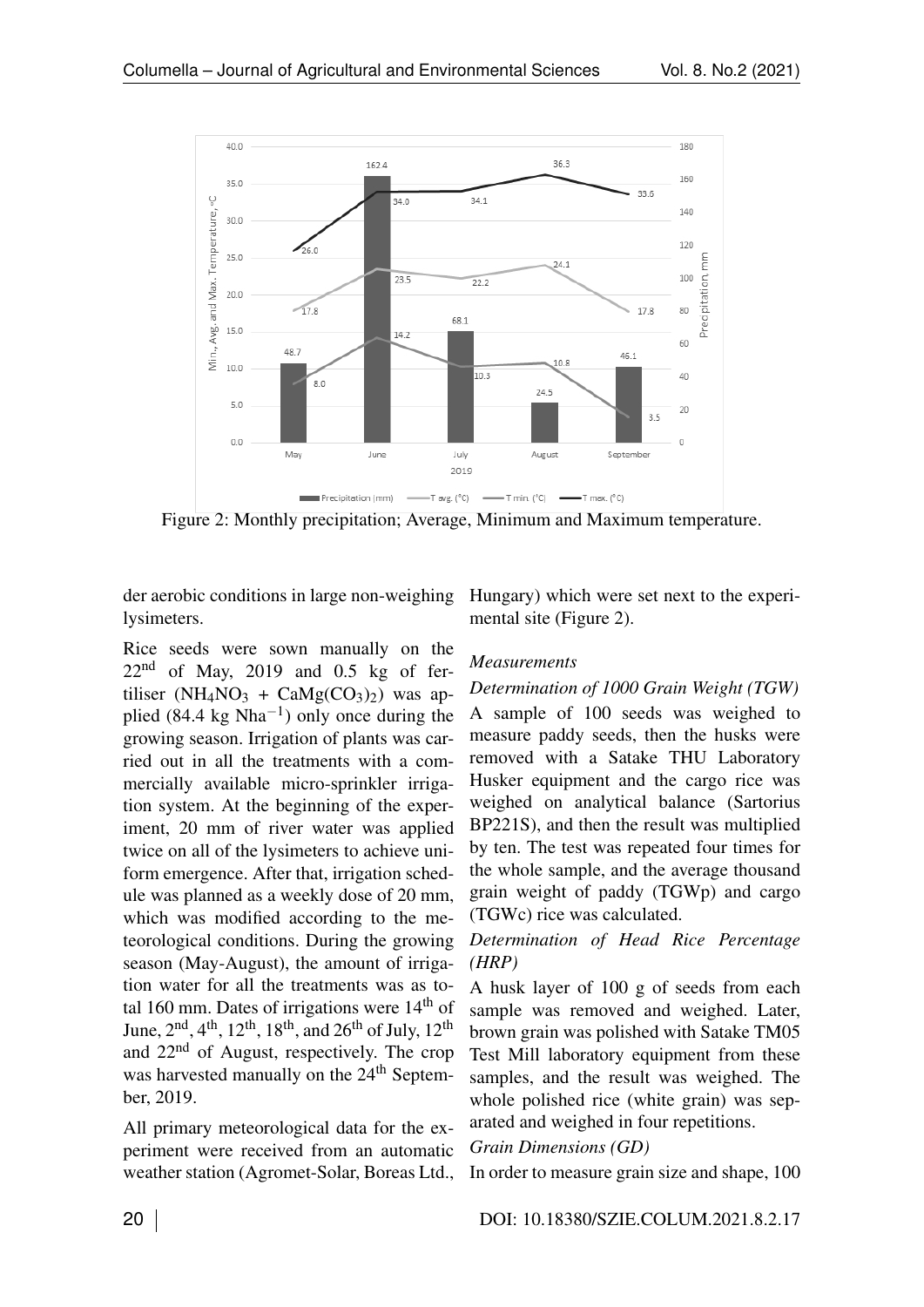seeds from every sample were scanned using a flatbed scanner (HP ScanJet Pro 3500 f1) and Readiris Pro 14.1 software into "tiff" format. The scanned pictures were transferred to "jpg" format and were analysed using SmartGrain 1.2 software. These steps were repeated four times for the samples and the mean length (mm), width (mm) and L/W ratio were calculated.

#### *Mineral composition (MC)*

Based on MSZ EN ISO 11885:2000 international and Hungarian standards, in this experiment we analysed the mineral composition in rice grains, i.e. the content of Na, K, Mg, Ca and P. Na, K, Mg and Ca were measured with a Thermo Scientific Solaar M6 Atomic Absorption Spectrophotometer, and P was determined using Thermo Scientific ICAP 6000 Inductively Coupled Plasma Atomic Emissions at the MATE ÖVKI Laboratory for Environmental Analytics (Szarvas, Hungary).

#### *Statistical analysis*

The data were analysed by using of IBM SPSS software (version 22). To compare the effect of every irrigation treatments, data were tested through one-way analysis of variance (ANOVA). Differences between means were compared ( $p < 0.05$ ) by Tukey's test.

#### Results and discussion

#### *Quality parameters*

The results of thousand grain weight tests of paddy (TGWp) and cargo (TGWc) seed of the Janka rice variety are illustrated in Table [2.](#page-5-0) There was a significant effect of treatments on TGWp at the  $p < 0.05$ level  $[F(3, 12) = 14.6, p = 0.001]$ . Post hoc comparisions using the Tukey HSD test showed that the mean TGWp in I1 irrigation  $(24.59 \pm 0.56)$  was significantly lower than the I4 (26*.*45*±*0*.*56*, p <* 0*.*001), I2 (26*.*08*±*  $0.29, p < 0.01$  and I3  $(25.86 \pm 0.46, p <$ 

0*.*01) irrigations. But there was no significant difference beetween I2 and I3 irrigations  $(p > 0.05)$  on TGWp.

An analogous result was also observed in TGWc  $[F(3, 12) = 7.66, p = 0.004]$  (Table [2\)](#page-5-0). While there was no statistically significant difference between I2, I3 and I4  $(p > 0.05)$ ; but between I1 (20.05  $\pm$  0.43) and I2 (21*.*16*±*0*.*37*, p <* 0*.*05), I3 (20*.*93*±* 0.42*, p*  $<$  0.05), I4 (26.45  $\pm$  0.33*, p*  $<$  0.01) the difference was statistically significant.

During the milling stage (Table [3\)](#page-5-1), the effect of irrigation with different water sources was not statistically significant for the percentage of brown and white grain of 'Janka' (*p >* 0*.*05). However, significant differences in HRP (Table [3\)](#page-5-1) were determined  $[F(3, 16) =$ 10.69,  $p = 0.001$ . Irrigation with I2 and I3 reduced the HRP, and there was a statistically significant difference between the control (56*.*08*±*3*.*26) and I2 (42*.*64*±*2*.*54*, p <* 0*.*001), I3 (47*.*12*±*5*.*47*, p <* 0*.*05). Only between I1 and I4 was found a non-significant difference ( $p > 0.05$ ).

Typically, rice plants respond positively to the environment with an optimal level of nutrition (Jahan et al. 2017). For instance, different levels of P and N fertilisers can increase thousand grain weights at an important degree (Hasanuzzaman et al. 2012; Yosef Tabar 2012). However, regardless of the rich mineral composition of wastewater, Kaboosi and Esmailnezhad (2018) in their experiment did not notice significant changes in the weight of thousand grains. Duy Pham et al. (2019) also identified this trend under continuous irrigation with treated wastewater. In irrigation water with a high percentage of sodium, the yield attributes of rice may drop drastically (Rahman et al. 2017). In the current experiment, the TGW decrease was more evident with the application of I1 irrigation. Basically, a decrease in these values can also be explained by the presence of sodium in wastewater. Similar result was noted by Abdullah et al. (2002) as well.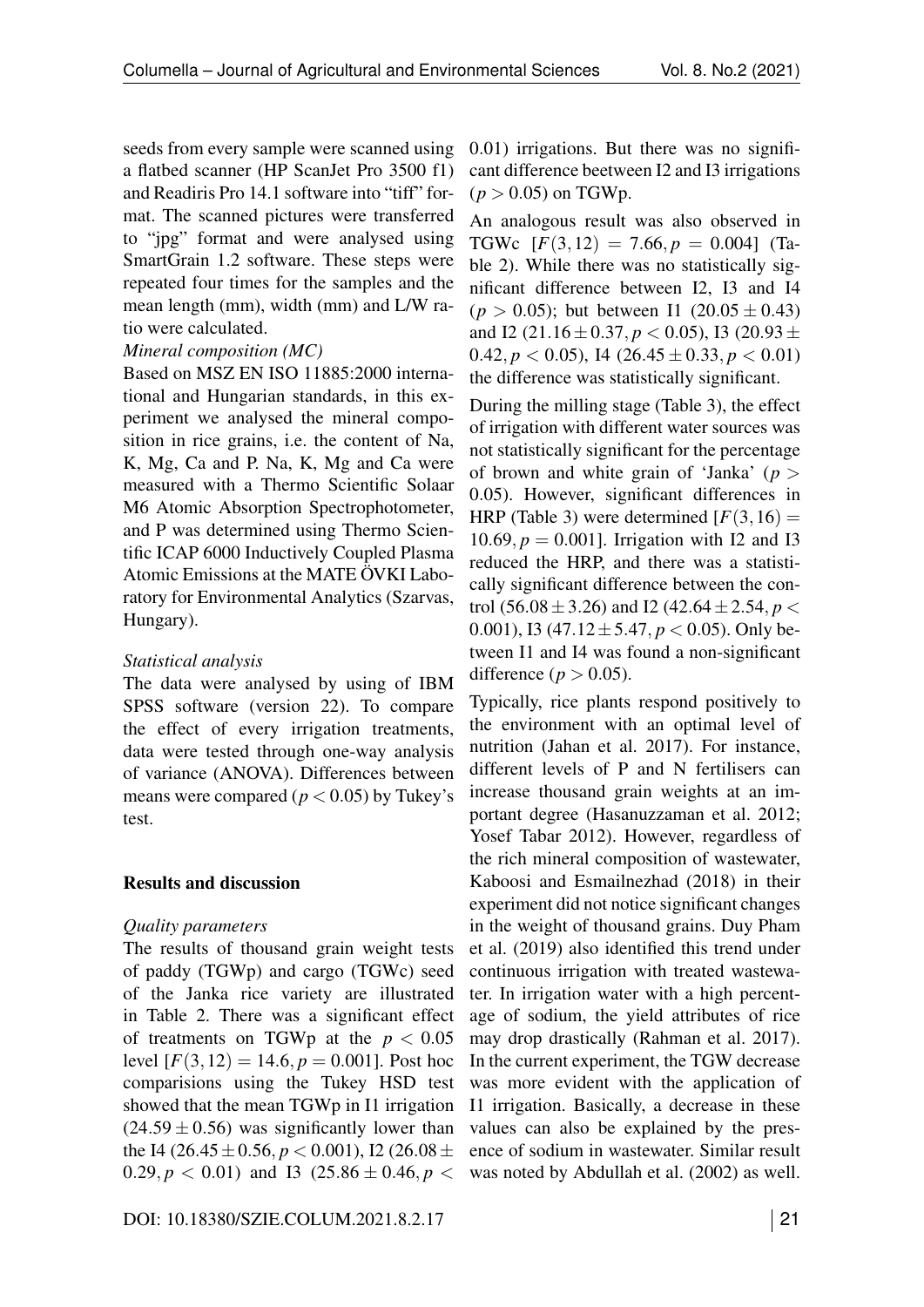<span id="page-5-0"></span>Table 2: TGW of paddy and cargo seeds of rice developed with different irrigation water. I1: wastewater, I2: gypsum supplemented wastewater, I3: wastewater diluted with oxbow lake water and supplemented with gypsum, I4: oxbow lake water (control). M: mean. SD: standard deviation. Values followed by the same letter do not differ significantly from each other at 0.05 level according Tukey's honestly significant difference (HSD) post hoc test.

| Irrigation |           | TGWp(g)            | TGWc(g)            |  |
|------------|-----------|--------------------|--------------------|--|
| treatments |           |                    |                    |  |
| 11         | M         | 24.59 <sup>a</sup> | $20.05^{\text{a}}$ |  |
|            | <b>SD</b> | 0.56               | 0.43               |  |
| 12         | M         | $26.08^{b}$        | $21.16^{b}$        |  |
|            | <b>SD</b> | 0.29               | 0.37               |  |
| I3         | M         | $25.86^{b}$        | $20.93^{b}$        |  |
|            | <b>SD</b> | 0.46               | 0.42               |  |
| I4         | M         | $26.45^{b}$        | $21.3^{b}$         |  |
|            | <b>SD</b> | 0.33               | 0.40               |  |

<span id="page-5-1"></span>Table 3: Milling fraction of rice grain developed with different irrigation water. I1: wastewater, I2: gypsum supplemented wastewater, I3: wastewater diluted with oxbow lake water and supplemented with gypsum, I4: oxbow lake water (control). M: mean. SD: standard deviation. Values followed by the same letter do not differ significantly from each other at 0.05 level according Tukey's honestly significant difference (HSD) post hoc test.

| Irrigation |           |                    | Brown grain $(\%)$ White grain $(\%)$ Head rice $(\%)$ |                    |  |
|------------|-----------|--------------------|--------------------------------------------------------|--------------------|--|
| treatments |           |                    |                                                        |                    |  |
| 11         | M         | 77.92 <sup>a</sup> | $67.44^{\rm a}$                                        | $52.08^{bc}$       |  |
|            | <b>SD</b> | 1.04               | 1.51                                                   | 4.13               |  |
| I2         | M         | $77.44^a$          | 67.20 <sup>a</sup>                                     | 42.64 <sup>a</sup> |  |
|            | <b>SD</b> | 0.54               | 0.28                                                   | 2.54               |  |
| 13         | M         | 78.64 <sup>a</sup> | 68.96 <sup>a</sup>                                     | $47.12^{ab}$       |  |
|            | <b>SD</b> | 0.67               | 1.08                                                   | 5.47               |  |
| I4         | M         | 78.64 <sup>a</sup> | 68.80 <sup>a</sup>                                     | 56.08 <sup>c</sup> |  |
|            | <b>SD</b> | 1.35               | 1.67                                                   | 3.26               |  |

Moreover, according to Chunthaburee et al. (2015), salt-sensitive rice varieties are more likely to have this type of low result.

On the other hand, during I2 and I3 irrigation the HRP significantly decreased. Although the effect of treatments did not manifest itself in the TGW, it caused the loss of the HRP. Stress factors caused by sodium always led to negative changes in yield parameters (Alam et al. 2004), which in our case, despite an attempt to reduce the influence of sodium in wastewater, encountered a decrease in HRP.

#### *Grain dimensions*

Statistical analysis revealed that the treatments have resulted considerable changes in grain dimensions. There was a significant ef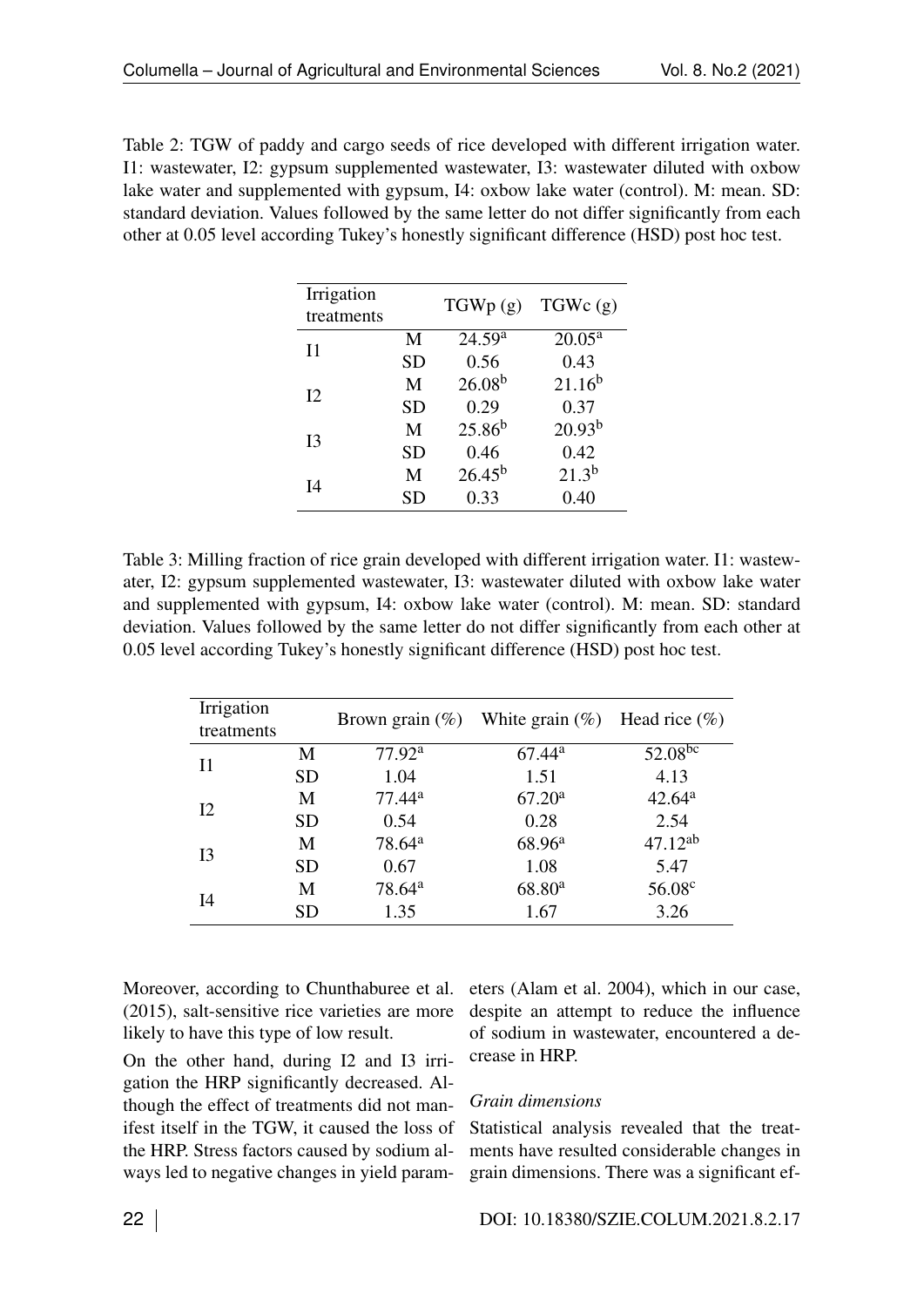<span id="page-6-0"></span>Table 4: Milling fraction of rice grain developed with different irrigation water. I1: wastewater, I2: gypsum supplemented wastewater, I3: wastewater diluted with oxbow lake water and supplemented with gypsum, I4: oxbow lake water (control). M: mean. SD: standard deviation. Values followed by the same letter do not differ significantly from each other at 0.05 level according Tukey's honestly significant difference (HSD) post hoc test.

| Irrigation |           |                   |                    |                           |  |
|------------|-----------|-------------------|--------------------|---------------------------|--|
| treatments |           | Length $(mm)$     |                    | Width (mm) L/W Ratio (mm) |  |
| 11         | M         | 9.49 <sup>a</sup> | 2.93 <sup>ab</sup> | 3.23 <sup>a</sup>         |  |
|            | <b>SD</b> | 0.49              | 0.27               | 0.31                      |  |
| 12         | M         | 9.68 <sup>b</sup> | 2.89 <sup>a</sup>  | 3.29 <sup>a</sup>         |  |
|            | <b>SD</b> | 0.53              | 0.25               | 0.27                      |  |
|            | M         | $9.64^{b}$        | 2.94 <sup>bc</sup> | 3.24 <sup>a</sup>         |  |
| I3         | <b>SD</b> | 0.48              | 0.22               | 0.29                      |  |
|            | M         | 9.78 <sup>c</sup> | 2.99 <sup>c</sup>  | $3.38^{b}$                |  |
| I4         | <b>SD</b> | 0.46              | 0.27               | 0.30                      |  |

<span id="page-6-1"></span>

Figure 3: The mineral content in Janka rice grains developed with different irrigation water. I1: wastewater, I2: gypsum supplemented wastewater, I3: wastewater diluted with surface water and supplemented with gypsum, I4: oxbow lake water (control).

fect of treatments (Table [4\)](#page-6-0) on grain length of Janka rice variety  $[F(3, 1578) = 24.01, p =$ 0*.*0001]. Post hoc test indicated that the grain length was statistically lower after the irrigation with I1 (9.49  $\pm$  0.49,  $p < 0.001$ ), 12 (9.68  $\pm$  0.53*, p* < 0.05) and 13 (9.64  $\pm$ 0.48,  $p < 0.001$ ). The average length of grain after the I1 irrigation was statistically lower

even after I2 ( $p < 0.001$ ) and I3 ( $p < 0.001$ ) irrigations.

Grain width of rice (Table [4\)](#page-6-0) was also affected by irrigation  $[F(3, 1586) = 8.38, p =$ 0*.*0001]. The average grain width after I1  $(2.93 \pm 0.27, p < 0.05)$  and I2  $(2.89 \pm 0.05)$ 0.25,  $p < 0.001$ ) irrigations was significantly lower compared to the control irrigation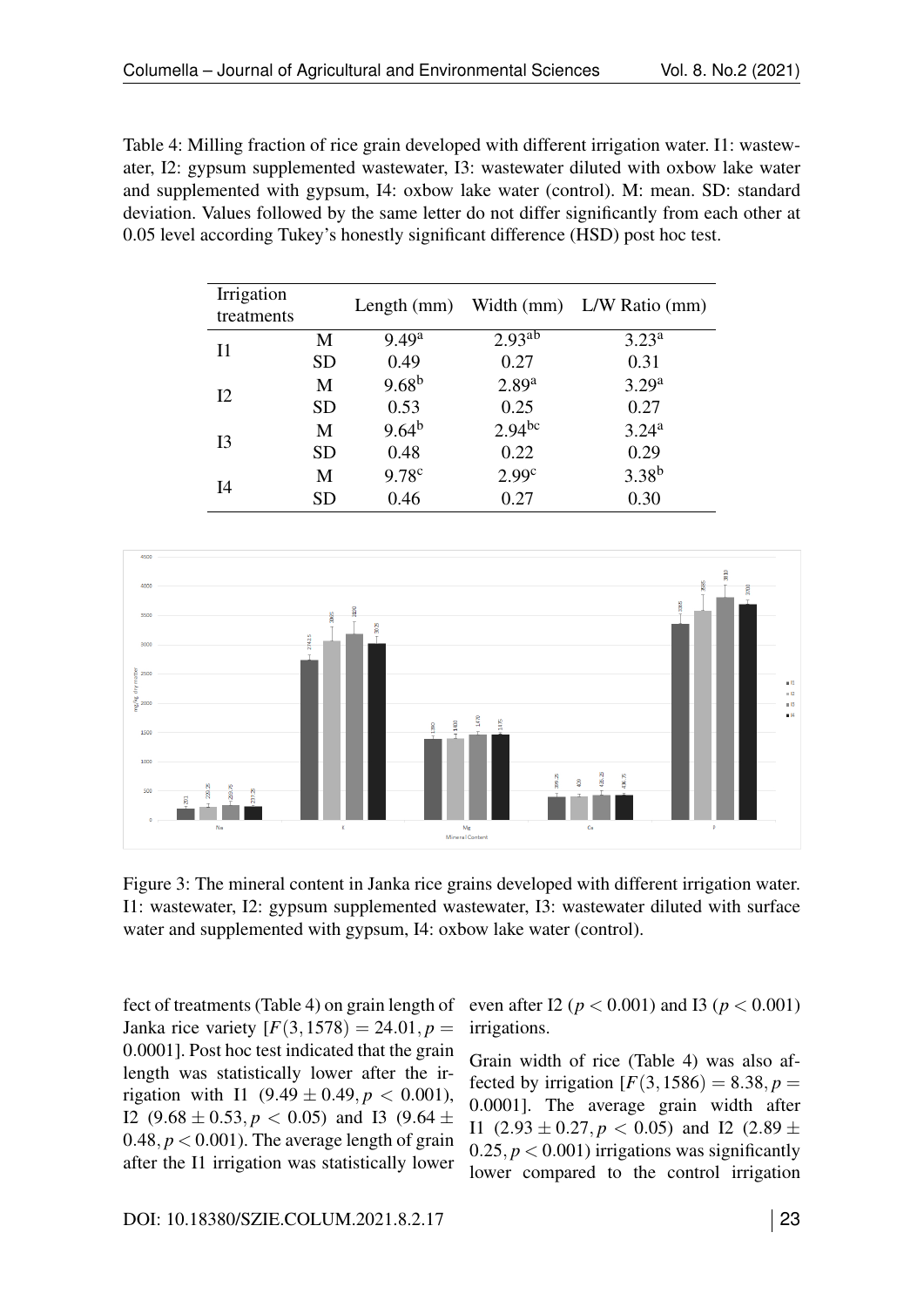$(2.99 \pm 0.27)$ . The effect of I3 irrigation on grain width was non-significant ( $p = 0.051$ ). Irrigation with I1, I2, and I3 significantly reduced the average L/W ratio of Janka rice grains  $[F(3, 1561) = 21.27, p = 0.0001]$ . The average L/W ratio of grains was 3*.*23*±* 0*.*31*,*3*.*29 *±* 0*.*27*,*3*.*24 *±* 0*.*29 and 3*.*38 *±* 0*.*30 for I1, I2, I3 and I4 irrigation, respectively (Table [4\)](#page-6-0).

As with drought conditions (Haider et al. 2015), salinity protection is also important for seed formation. Especially in the flowering stage, it is more necessary to avoid these undesirable factors (Yang et al. 2019). Altogether, in our experiment rice grain dimensions were negatively affected regardless of the irrigation treatments. Apparently, along with other parameters due to a stressful environment, the size of paddy seeds also changed. As Fabre et al. (2004) previously reported, the decrease in grain size is associated with stress conditions caused by salinity. According to Rao et al. (2013) while this varies depending on the level of stress tolerance, as the stress level increases, a decrease in grain dimensions is inevitable.

#### *Mineral Composition*

Among the studied parameters, the mineral composition of grains was the least variable during irrigation treatments (Figure [3\)](#page-6-1). Although some changes were recorded in the Na, K, Mg, Ca and P content of grains, but this was not reflected in the statistical analysis. The effect of irrigation treatments as determined by one-way ANOVA was statistically similar to each other ( $p > 0.05$ ).

Nutrient distribution is a complex function that encompasses all plant cells (Wang et al. 2011). Usually, mineral accumulation can be impaired in salty environments (Huang et al. 2017). According to some studies, the sodium content increases considerably in different parts of the plant (Cha-um et al. 2007; García Morales et al. 2012). However, in this

experiment, we did not see any change in the mineral composition of the Janka rice grains after the treatments. Despite their rich nutrient content and high Na, the treatments could not influence the mineral composition of the grains, and the studied rice plant could maintain the grain mineral composition even in a moderate saline environment.

## **Conclusions**

The current study showed that the selected rice variety generally reacted negatively to the wastewater and also to the treated wastewater. Taking into account the individual parameters of 'Janka', it was found that the thousand grain weight of paddy and cargo seeds decreased significantly after the I1, and the head rice percentage after the I2 and I3 irrigations, respectively. Moreover, all treatments have significantly reduced grain dimensions compared to the control. Although, the sodium in the wastewater played a decisive role in the development of plants and seeds. However, the wastewater treatments were higher in mineral concentration; they did not affect significantly the mineral composition of the grains. In this regard, the improvement of wastewater treatments and the cultivation of more salt tolerant rice varieties could promote reutilization and bioremediation approaches of wastewater irrigation in the coming years.

#### Acknowledgements

The experiments were financially supported by the Hungarian Ministry of Agriculture (AM O15500, OD001). The research infrastructure was improved by the GINOP-2.3.3- 15-2016-00042 project. Marks Ibadzade was a scholarship holder of Stipendium Hungaricum.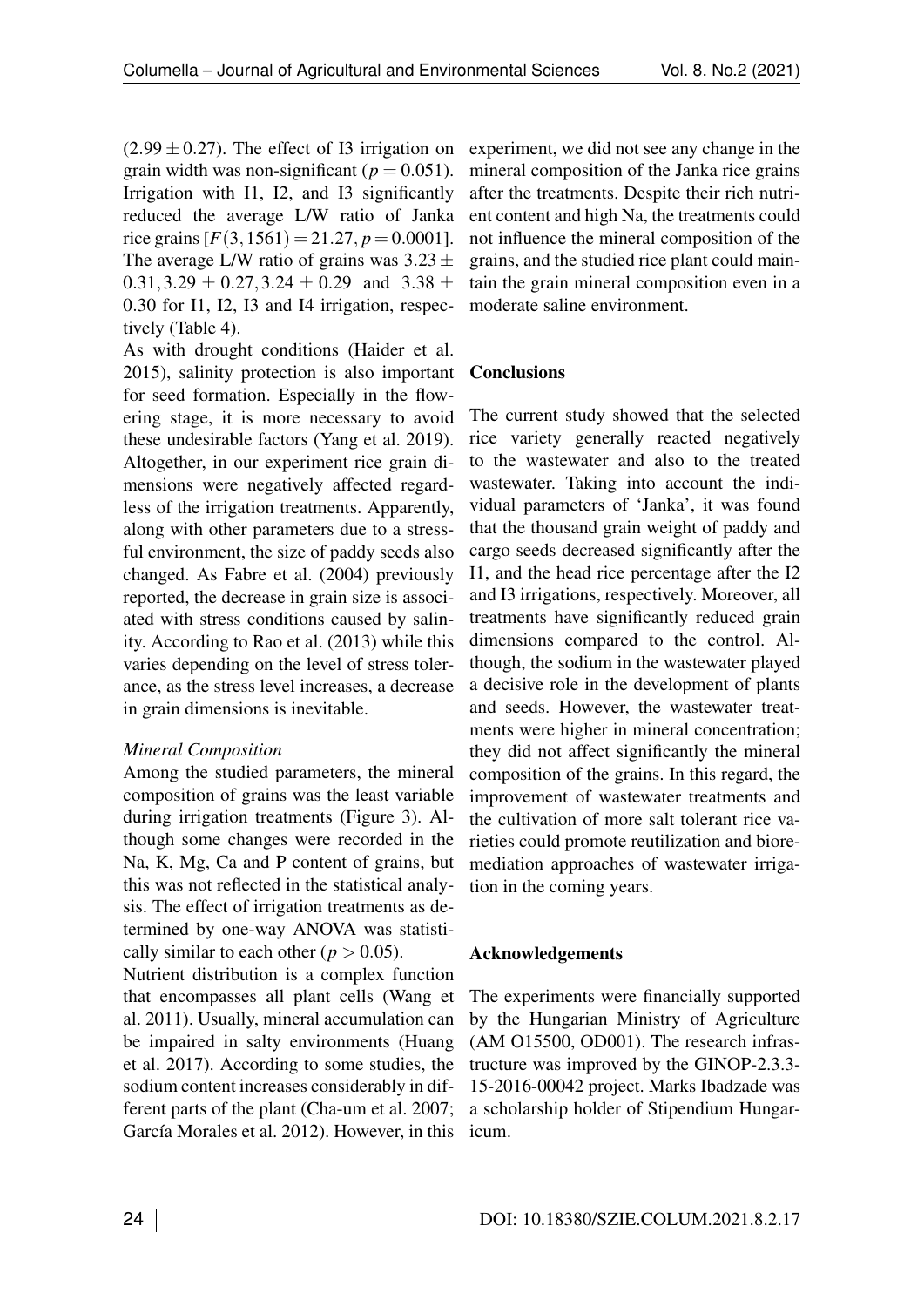#### References

Abdullah, Z., Khan, M. A., Flowers, T. J. (2002): Causes of sterility in rice under salinity stress. In Prospects for saline agriculture (pp. 177-187). Springer, Dordrecht. [https://doi.org/10.1007/978-](https://doi.org/10.1007/978-94-017-0067-2_19) [94-017-0067-2\\_19](https://doi.org/10.1007/978-94-017-0067-2_19)

Akhtar, N., Khan, S., Naveen, S., Masood, S., Khattak, M.R., Malook, I., Jamil, M. (2018): Effect of wastewater on physiological and biochemical characteristics of rice (*Oryza sativa* L.). Interciencia J., 43(2), 102-123.

Alam, M.Z., Stuchbury, T., Naylor, R.E.L., Rashid, M.A. (2004): Effect of salinity on growth of some modern rice cultivars. Journal of Agronomy.

Anjum, F.M., Pasha, I., Bugti, M.A., Batt, M.S. (2007): Mineral composition of different rice varieties and their milling fractions. Pak. J. Agric. Sci., 44(2):51–58.

Birol, E., Koundouri, P., Kountouris, Y. (2010): Assessing the economic viability of alternative water resources in water-scarce regions: Combining economic valuation, cost-benefit analysis and discounting. Ecological Economics, 69(4), 839-847.<https://doi.org/10.1016/j.ecolecon.2009.10.008>

Cha-um, S., Vejchasarn, P., Kirdmanee, C. (2007): An effective defensive response in Thai aromatic rice varieties (*Oryza sativa* L. spp. *indica*) to salinity. J Crop Sci Biotechnol, 10(4), 257- 264.

Che, J., Yamaji, N., Ma, J.F. (2018): Efficient and flexible uptake system for mineral elements in plants. New Phytologist, 219(2), 513-517.

Chunthaburee, S., Sanitchon, J., Pattanagul, W., Theerakulpisut, P. (2015): Effects of salt stress after late booting stage on yield and antioxidant capacity in pigmented rice grains and alleviation of the salt-induced yield reduction by exogenous spermidine. Plant Production Science, 18(1), 32-42.

Danquah, I.B., Egyir, I.S. (2014): Factors that influence household demand for locally produced brown rice in Ghana. Journal of Economics and Sustainable Development, 5(7), 14-24.

Dash, A.K. (2012): Impact of domestic waste water one seed germination and physiological parameters of rice and wheat. International Journal of Research & Reviews in Applied Sciences, 12(2), 280–286.

Duy Pham, D., Cai, K., Duc Phung, L., Kaku, N., Sasaki, A., Sasaki, Y., Watanabe, T. (2019): Rice cultivation without synthetic fertilizers and performance of Microbial Fuel Cells (MFCs) under continuous irrigation with treated wastewater. Water, 11(7), 1516.<https://doi.org/10.3390/w11071516>

Eid, A.R., Hoballah, E.M. (2014): Impact of irrigation systems, fertigation rates and using drainage water of fish farms in irrigation of potato under arid regions conditions. International Journal of Scientific Research in Agricultural Sciences, 1(5), 67-79.

Fabre, D., Siband, P., Dingkuhn, M. (2005): Characterizing stress effects on rice grain development and filling using grain weight and size distribution. Field Crops Research, 92(1), 11-16. <https://doi.org/10.1016/j.fcr.2004.07.024>

Fipps, G. (2003): Irrigation Water Quality Standards and Salinity Management Strategies. Agricultural Communications, Texas Cooperative Extension B-1667, pp. 1–20.

García Morales, S., Trejo-Téllez, L.I., Gómez Merino, F.C., Caldana, C., Espinosa-Victoria, D., Herrera Cabrera, B.E. (2012): Growth, photosynthetic activity, and potassium and sodium concentration in rice plants under salt stress. Acta Scientiarum, 34(3) 317–324. [https://doi.org/10.4025/](https://doi.org/10.4025/actasciagron.v34i3.13687) [actasciagron.v34i3.13687](https://doi.org/10.4025/actasciagron.v34i3.13687)

Gassama, U.M., Puteh, A.B., Abd-Halim, M.R., Kargbo, B. (2015): Influence of municipal wastewater on rice seed germination, seedling performance, nutrient uptake, and chlorophyll content. Journal of Crop Science and Biotechnology, 18(1), 9-19.<https://doi.org/10.1007/s12892-014-0091-4>

Gurusamy, L., Hattab, K.O., Vijayakumar, P.S., Suganya, S., Muthukumar, V.B. (2007): Nutrient Uptake and Efficiency of Rice under Different Soil Conditions. Asian Journal of Agricultural Research, 1, 59-66.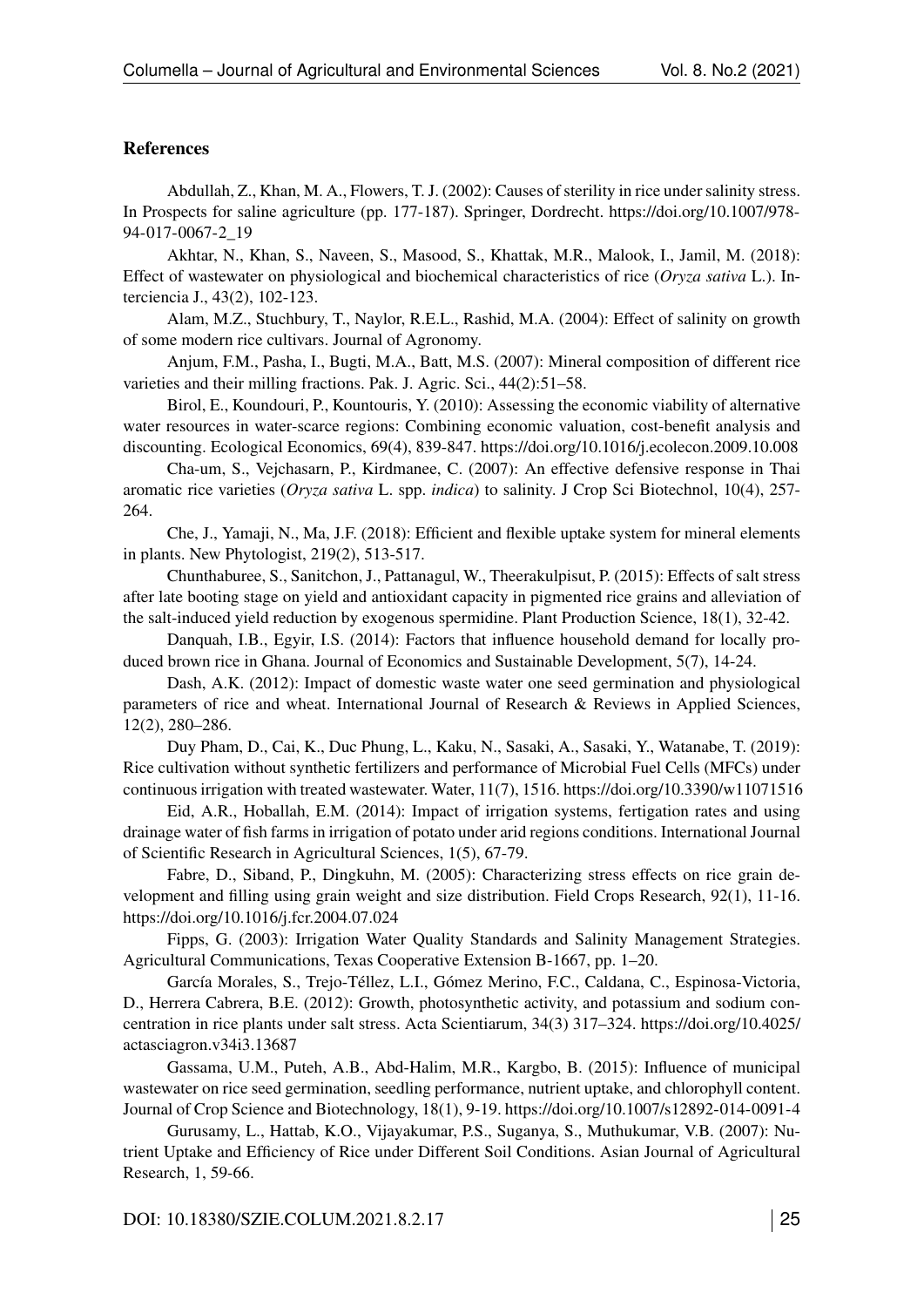Haider, Z., Farooq, U., Naseem, I., Zia, S., Alamgeer, M. (2015): Impact of drought stress on some grain quality traits in rice (*Oryza sativa*). Agricultural Research, 4(2), 132-138. [https://doi.org/](https://doi.org/10.1007/s40003-015-0148-8) [10.1007/s40003-015-0148-8](https://doi.org/10.1007/s40003-015-0148-8)

Hasanuzzaman, M., Ali, M.H., Karim, M.F., Masum, S.M., Mahmud, J.A. (2012): Response of hybrid rice to different levels of nitrogen and phosphorus. International Research Journal of Applied and Basic Sciences, 3(12), 2522-2528.

Hu, H., Wang, G. H. (2004): Nutrient uptake and use efficiency of irrigated rice in response to potassium application. Pedosphere, 14(1), 125-130.

Huang, L., Liu, X., Wang, Z., Liang, Z., Wang, M., Liu, M., Suarez, D.L. (2017): Interactive effects of pH, EC and nitrogen on yields and nutrient absorption of rice (*Oryza sativa* L.). Agricultural Water Management, 194, 48-57.<https://doi.org/10.1016/j.agwat.2017.08.012>

Ibadzade, M., Kun, Á., Székely, Á., Szalóki, T., Penksza, K., Jancsó, M. (2020): The influence of irrigation with intensive fish farm water on the quality indicators of aerobic rice (*Oryza sativa* L.). Appl Ecol Environ Res, 18(5): 7077-7088. [http://dx.doi.org/10.15666/aeer/1805\\_70777088](http://dx.doi.org/10.15666/aeer/1805_70777088)

IRRI – International Rice Research Institute (2013): Paddy drying training manual – IRRI rice knowledge bank. [\(http://www.knowledgebank.irri.org/images/docs/training-manual-paddy-drying.pdf\)](http://www.knowledgebank.irri.org/images/docs/training-manual-paddy-drying.pdf). The Philippines, pp. 51.

Jahan, S., Sarkar, M.A.R., Paul, S.K. (2017): Variations of growth parameters in transplanted Aman rice (cv. BRRI dhan39) in response to plant spacing and fertilizer management. Archives of Agriculture and Environmental Science, 2(1): 1-5.

Jang, T., Jung, M., Lee, E., Park, S., Lee, J., Jeong, H. (2013): Assessing environmental impacts of reclaimed wastewater irrigation in paddy fields using bioindicator. Irrigation Science, 31(5), 1225-1236.<https://doi.org/10.1007/s00271-013-0401-5>

Juliano, B.O. (1993): Rice in human nutrition. FAO Food and Nutrition Series, No. 26, Rome. pp. 163. Kaboosi, K., Esmailnezhad, R. (2018): Reclaimed Wastewater Quality Assessment for Irrigation and Its Mid-Time Reuse Effects on Paddy Growth and Yield under Farmer Management. The Open Agriculture Journal, 12(1).<https://doi.org/10.2174/1874331501812010064>

Kang, M.S., Park, S.W., Kim, S.M., Seong, C.H. (2004): Rice cultivation with reclaimed wastewater irrigation for wastewater reuse. Journal of the Korean Society of Agricultural Engineers, 46(1), 75-86.<https://doi.org/10.5389/KSAE.2004.46.1.075>

Kang, M.S., Kim, S.M., Park, S.W., Lee, J.J., Yoo, K.H. (2007): Assessment of reclaimed wastewater irrigation impacts on water quality, soil, and rice cultivation in paddy fields. Journal of Environmental Science and Health, Part A, 42(4), 439-445.<https://doi.org/10.1080/10934520601187633>

Maclean, J., Hardy, B., Hettel, G. (2013): Rice Almanac: Source book for one of the most important economic activities on earth. IRRI. pp. 286.

Martínez-Ballesta, M.C., Dominguez-Perles, R., Moreno, D.A., Muries, B., Alcaraz-López, C., Bastías, E., Carvajal, M. (2010): Minerals in plant food: effect of agricultural practices and role in human health. A review. Agronomy for sustainable development, 30(2), 295-309. [https://doi.org/](https://doi.org/10.1051/agro/2009022) [10.1051/agro/2009022](https://doi.org/10.1051/agro/2009022)

Mukherjee, V., Das, A., Akhand, A., Gupta, G. (2013): Toxicity and profitability of rice cultivation under wastewater irrigation: the case of the East Calcutta Wetlands. Ecological economics, 93, 292-300.<https://doi.org/10.1016/j.ecolecon.2013.06.010>

Papadopoulos, F., Parissopoulos, G., Papadopoulos, A., Zdragas, A., Ntanos, D., Prochaska, C., Metaxa, I. (2009): Assessment of reclaimed municipal wastewater application on rice cultivation. Environmental Management, 43(1), 135-143.<https://doi.org/10.1007/s00267-008-9221-4>

Pati, S., Pal, B., Badole, S., Hazra, G.C., Mandal, B. (2016): Effect of silicon fertilization on growth, yield, and nutrient uptake of rice. Commun. Soil Sci. Plant. Anal., 47: 284–290.

Pham, D.D., Watanabe, T. (2017): Municipal wastewater irrigation for rice cultivation, current perspective on irrigation and drainage, Suren Kulshreshtha and Amin Elshorbagy, IntechOpen, [https:](https://doi.org/10.5772/66956)